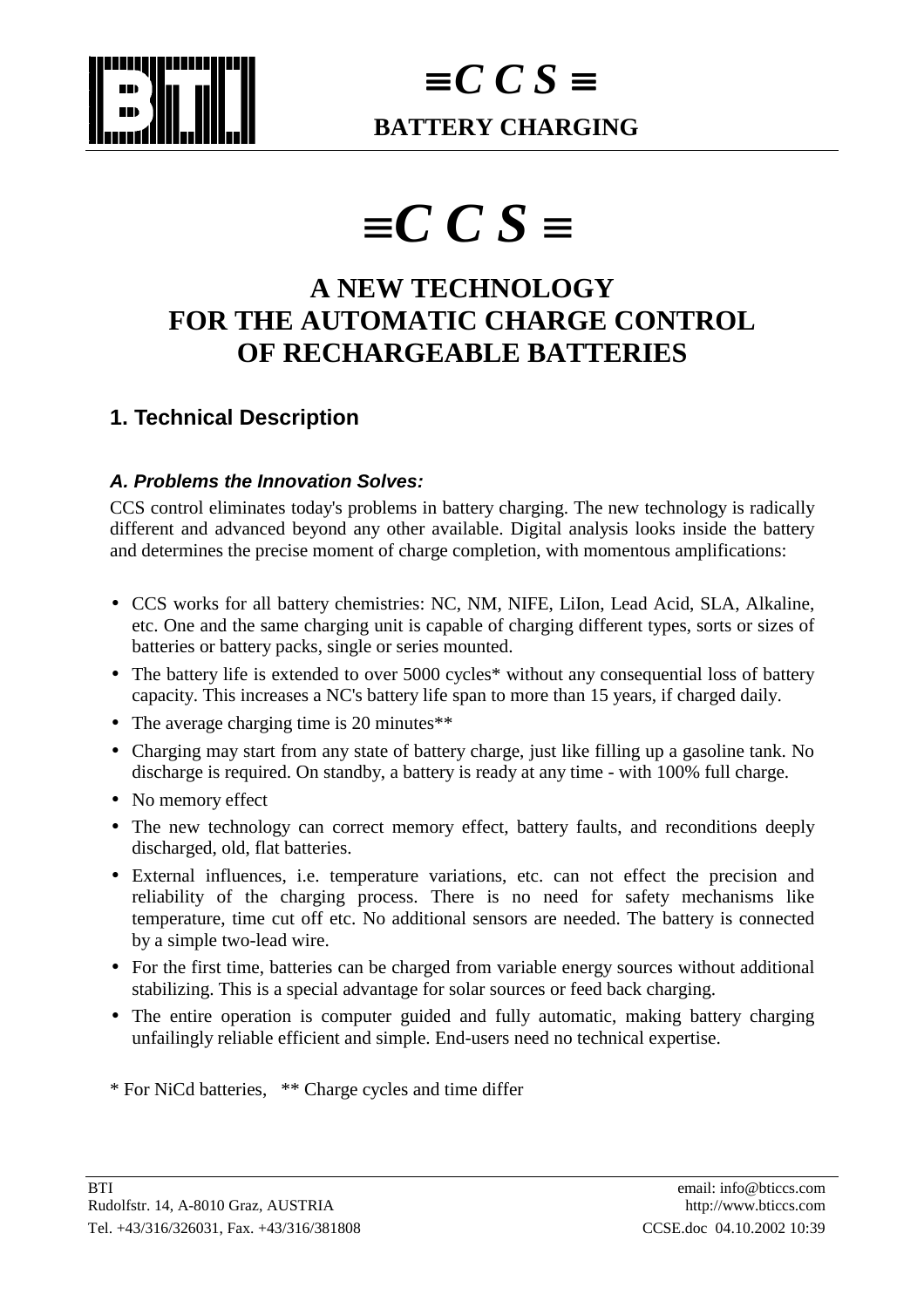#### *B. How the Invention Works*

#### a) General

The charge level of a battery is neither defined simply by the voltage, nor the cell temperature, nor the charge time, or the amount of the charge. Therefore the previous existing charging units are suitable only for specific batteries under specific conditions, and have shortcomings that can result in under- or over-charging.

Some quick-charge processes are based on those effects during the charge period, of voltage (e.g. dV method), charge current, or temperature, that do occur only when the battery is overcharged and gassing (see Fig. 1). By this, the batteries are damaged and their operating life is shortened. All charging methods so far stop charging based on the combination of a number of effects. They can not distinguish between the state of charge and other influences, which is a major limitation.



- $C/10$  Charge: Battery manufactures recommend a 14  $\omega$  C/10 charge. Providing that the battery was not completely discharged and that the current loss will not be 40%, this advice of course will lead to overcharge.
- Max. Voltage is one of the worst charge termination methods because of uncertainty and variation. Some NC/NMH must be charged up to 2V/cell while others are overcharged at 1.45V. Even lead batteries show a 10% variation in voltage at the end of charge.
- Temperature sensing is based on heat generation by overcharging, instead of preventing overcharge. In addition, placement of the sensor is critical.
- -dV methods are based on overcharging like temp.sensing. In addition, it does not work with certain, bad, wrong or open cells.
- Second Deflection Point stops charging before the battery is fully charged. To overcome this the charge is prolonged several minutes. If a fully charged battery is connected it will be overcharged with this extra charge.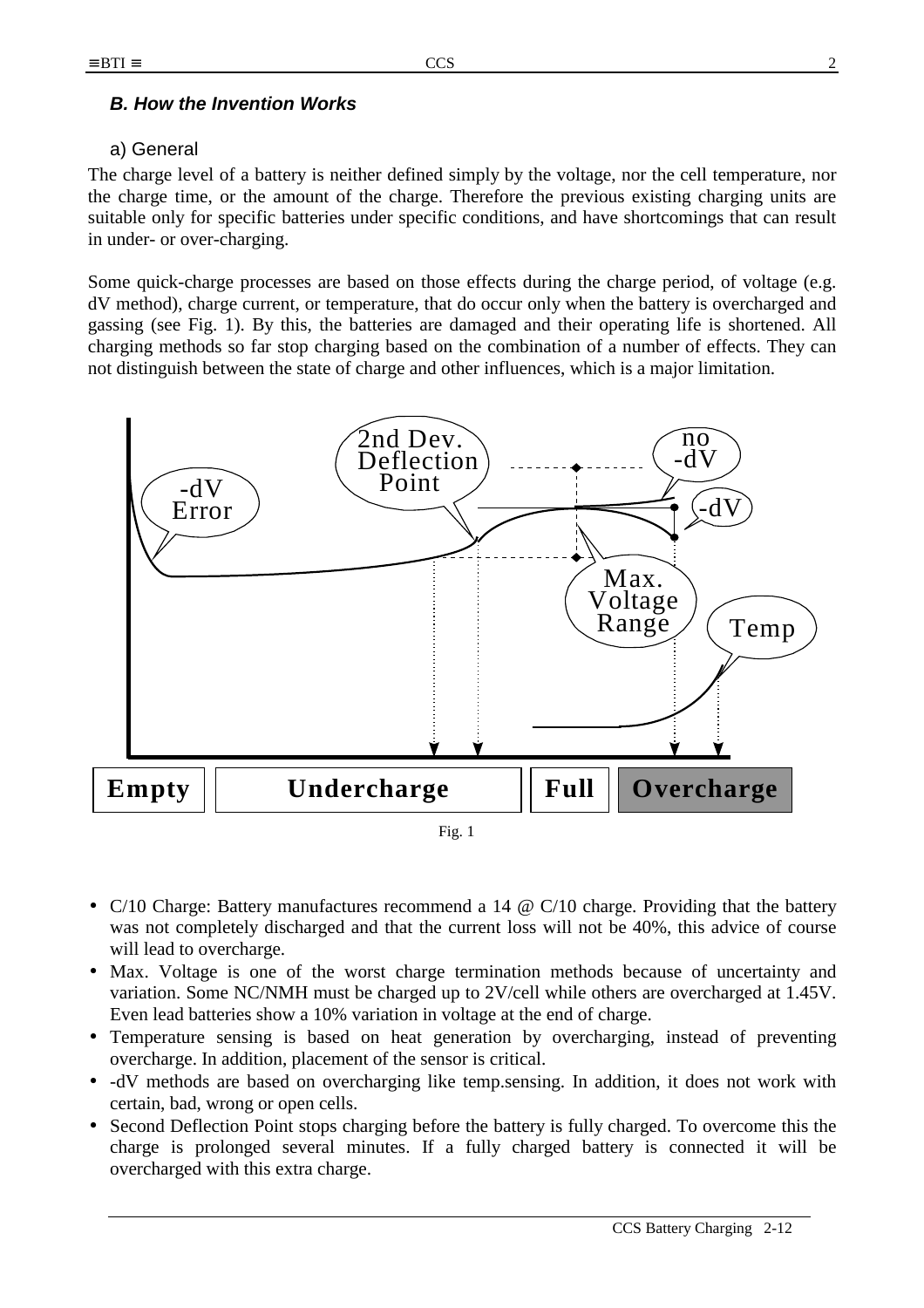b) CCS, The New Battery Charging Process

The new invention differs from previous known processes in that not only a simple measurement condition (e.g. terminal voltage) is used to determine the charging state, but that by reference to the equivalent circuit diagram (see Fig. 2), from the trend of voltage and charge current, a value is determined and evaluated, which is related to the charging processes within the cell.



Fig. 2

This value is continuously monitored and evaluated by the CCS (see Fig. 3). It recognizes a characteristic trend change of the fully charged condition which is independent of battery type, number of cells, temperature, parasitic voltage losses, and external influences.



Fig. 3



Even an insignificant overcharging is prevented with exceptional reliability.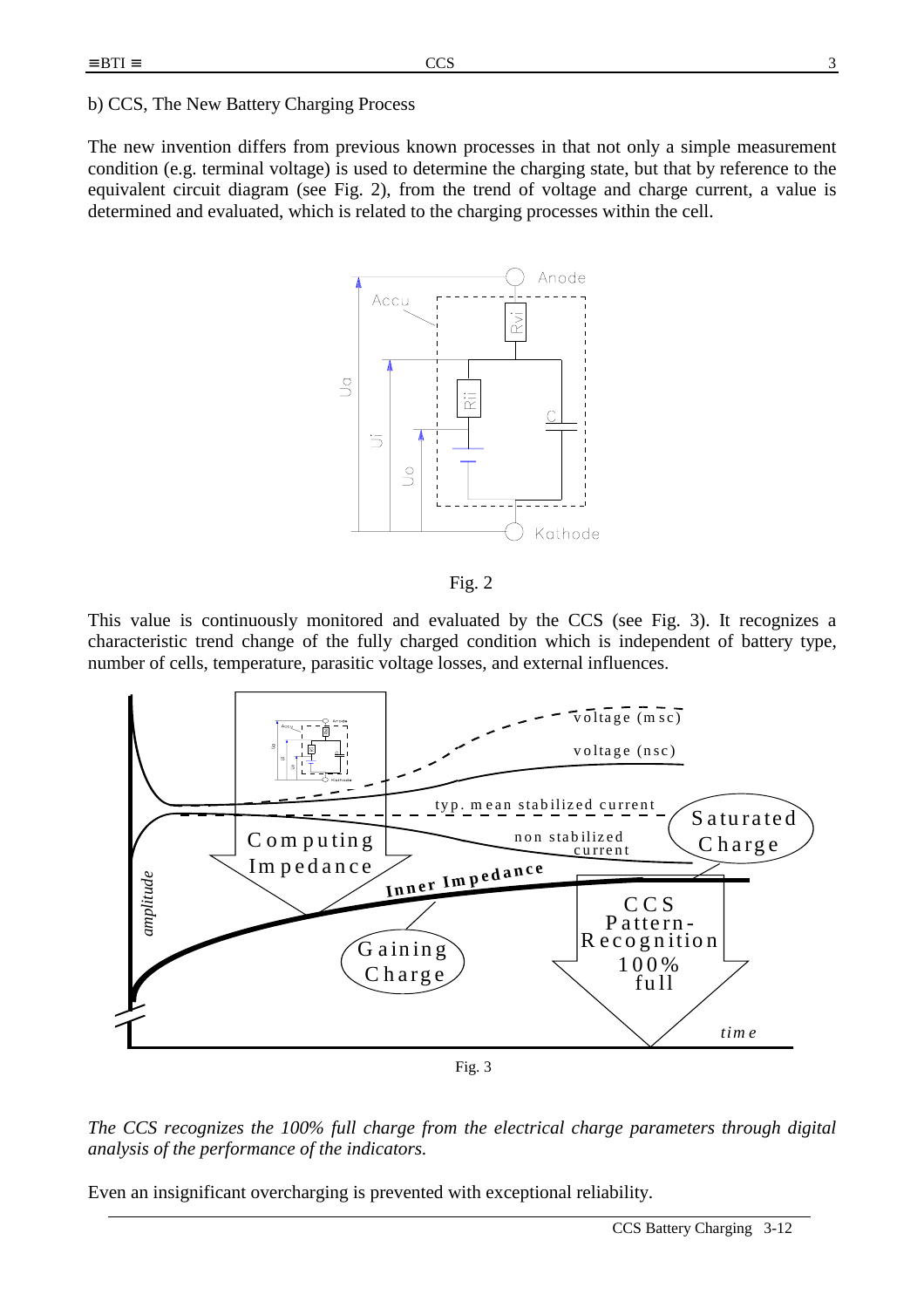#### *As a result a 50-times higher charge current is permitted.*

It is only limited by the electro/mechanical construction and the functional internal resistance of the cells and the corresponding permitted ( $P = I^2 R$ ) temperature and voltage limits. Normal NC sinter cells can be fully charged using the BTI process with charge currents of 3CA corresponding to a charge time of 20 minutes. This is for empty batteries. For partly charged ones the time is correspondingly shorter. The batteries don't become hot and the short charge time has no negative effect on the life span of the battery. Even shorter charge times are possible.

Faulty operation, which in other charging processes does occur with completely flat cells, temperature variation, or bad contacts, can be avoided. With knowledge of the reaction of the components of the circuit diagram during charging, it is possible for the first time, to accept changing conditions, e.g. current fluctuations, and to separate those effects from the signs related to the charging state.

This is a further distinction compared with previously known methods because

*Neither the charge current nor the voltage have to be kept at constant value.* 

By a new method of tuning the charger to the cells any unknown accumulator can be connected and charged without foreknowledge or preselections.

A further innovation is the CCS-Electronic protection of battery-packs or single batteries.



Fig. 4

CCS Simplified Schematic Diagram

Further details available:

- datasheets of charge controllers

- application notes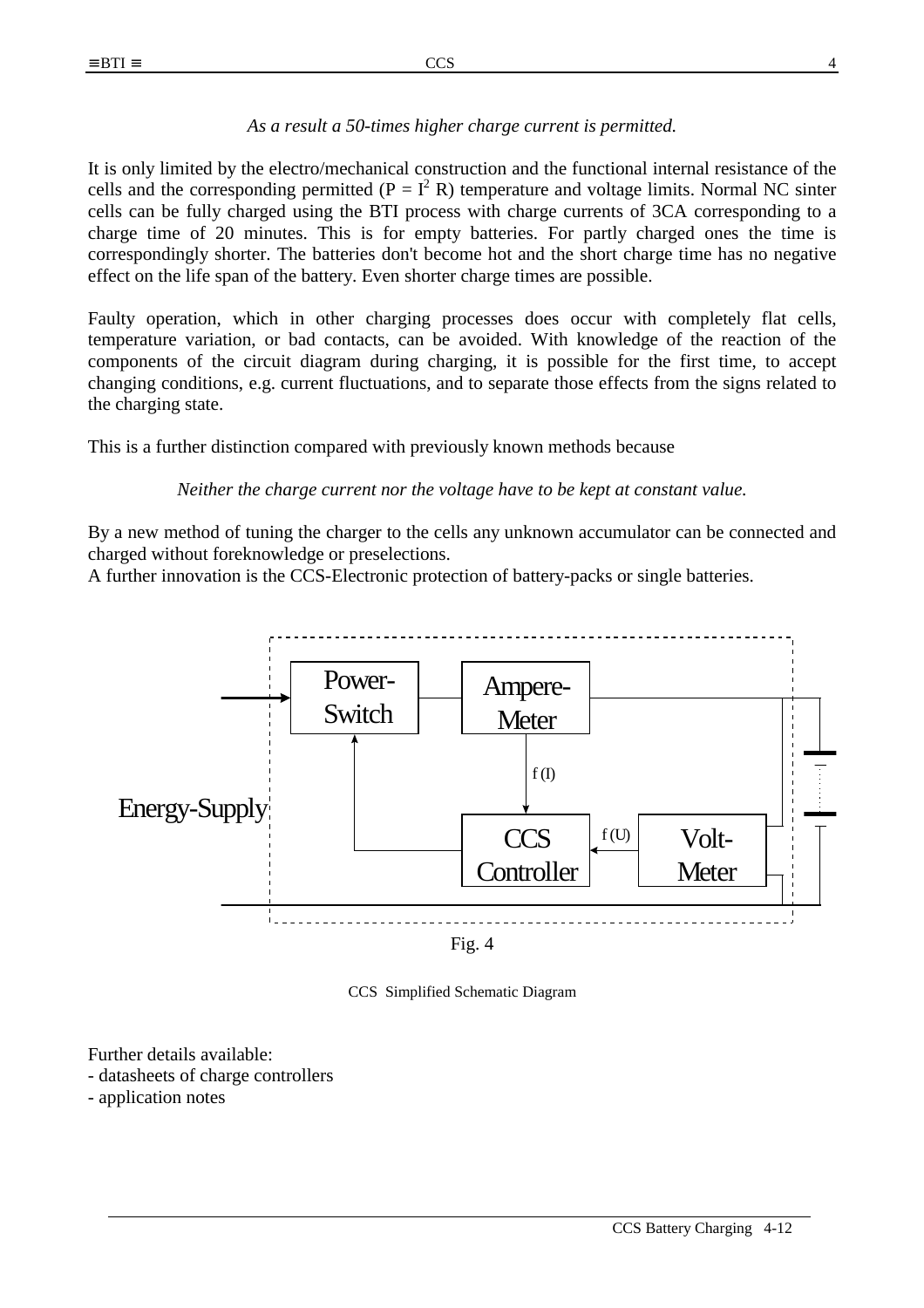# **2. Technical Advantages of CCS**

The present state of battery charging experiences great difficulties. The technology has not improved for quite some time. It even is kept back to some degree by misconception and scientifically unfounded doctrines. Many claim solutions on paper, which are disproved by short battery life and millions of discarded batteries.

Some of the CCS advantages are best understood by addressing these misconceptions:

#### **A) Misconception: A battery is a defined object!**

This is wrong. The imprecise assembly of Electrode and Electrolyte materials and their conditioning at the production stage, are already creating great differences. Cells are reacting electrochemical to pressure and temperature, etc. Variances are caused by Charge/Discharge cycles and the current used, by over and undercharging, by shelf time, etc. etc. (see Fig. 5)



**REALITY:** Batteries are not alike and one must be treated as an individual. *Only CCS does it.* 

#### **B) Misconception: Charging fast is harmful!**

Fast charging is only harmful with technologies who can not determine the precise moment of charge completion and therefore overcharge. Otherwise, even a high current will not harm the battery.

#### **REALITY:**

*CCS is the only technology capable of fast charging and simultaneously extending the battery life.*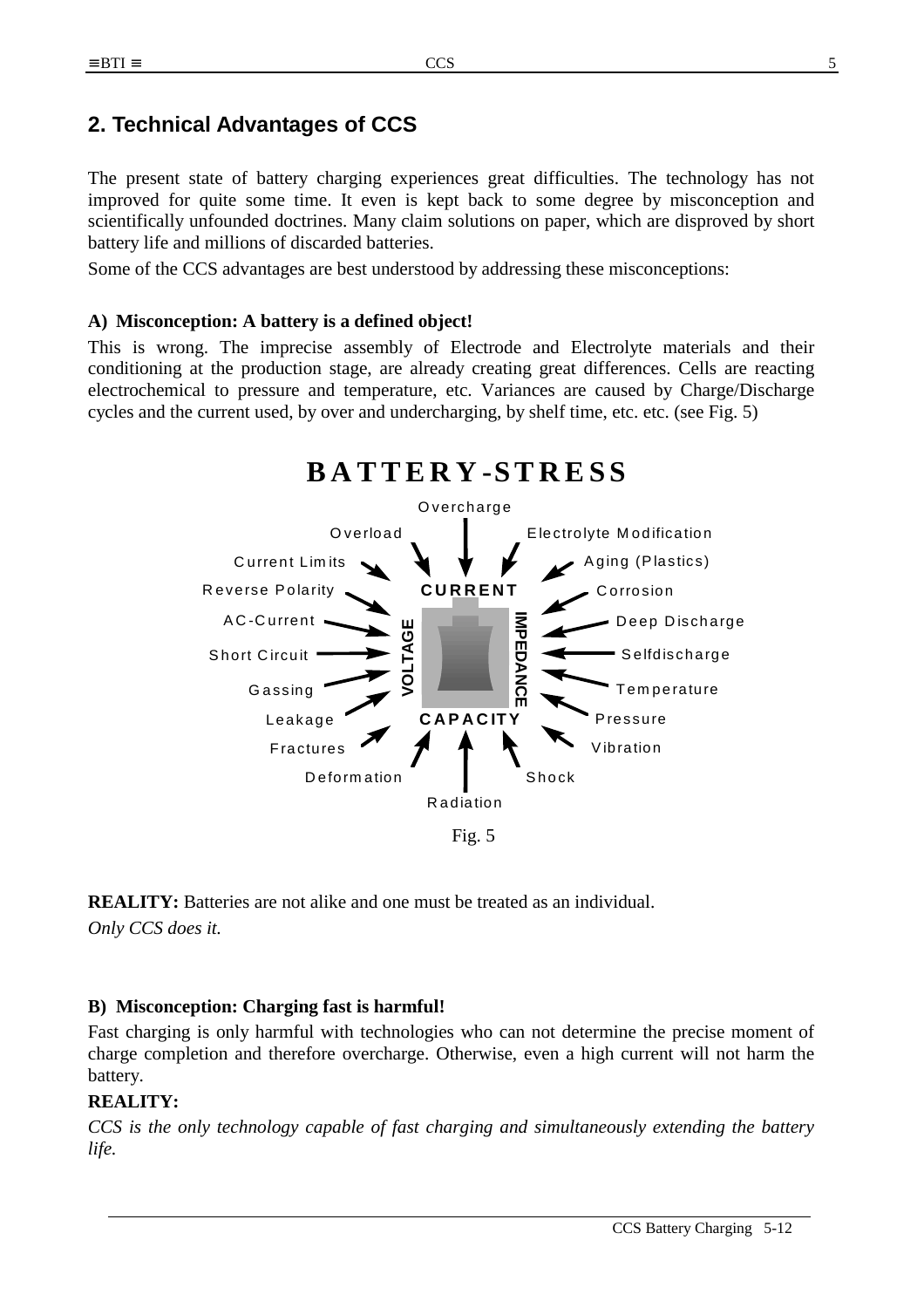#### **C) Misconception: Fast charging requires special battery types!**

Yes, but if a battery is charged to precisely 100% capacity and then turned off, there is no overcharge.

#### **REALITY:**

*With CCS, all commonly known NC, NM and SLA batteries are suitable for fast charging.* 

#### **D) Misconception: 140% charge is needed!**

It is completely assumed that the charge/discharge relation ought to be 1.4:1 (14h and C/10 charge) since 40% of current will be lost.

Our tests with NC (see Fig. 6), NM and Lead Acid Batteries nevertheless show, that nearly the same amount of current charged can be taken out (98-100% for high quality batteries), provided charging stops at the exact point of charge completion.





The 'full test' demonstrates that the batteries are charged to 100%. Even with an increased energy supply no higher capacity can be reached. Depending on the age, the temperature and condition of the anodes, batteries of the same type may take different charges. The BTI/CCS process takes this capacity capability into account and always charges 100% of the useable capacity.

The cut off point is no longer determined by luck or by reaching a single specific value, but by cross-reference to various charge parameters. In this way the 100% full charge of the batteries is reached independently of the charge condition, temperature, etc., and both under- and over-charging are avoided.

**REALITY:** An extended charging time does not bring capacity gains, but results in overcharging with battery damage.

*Only CCS stops charging at the precise moment of charge completion with 100% reliability and no overcharge.*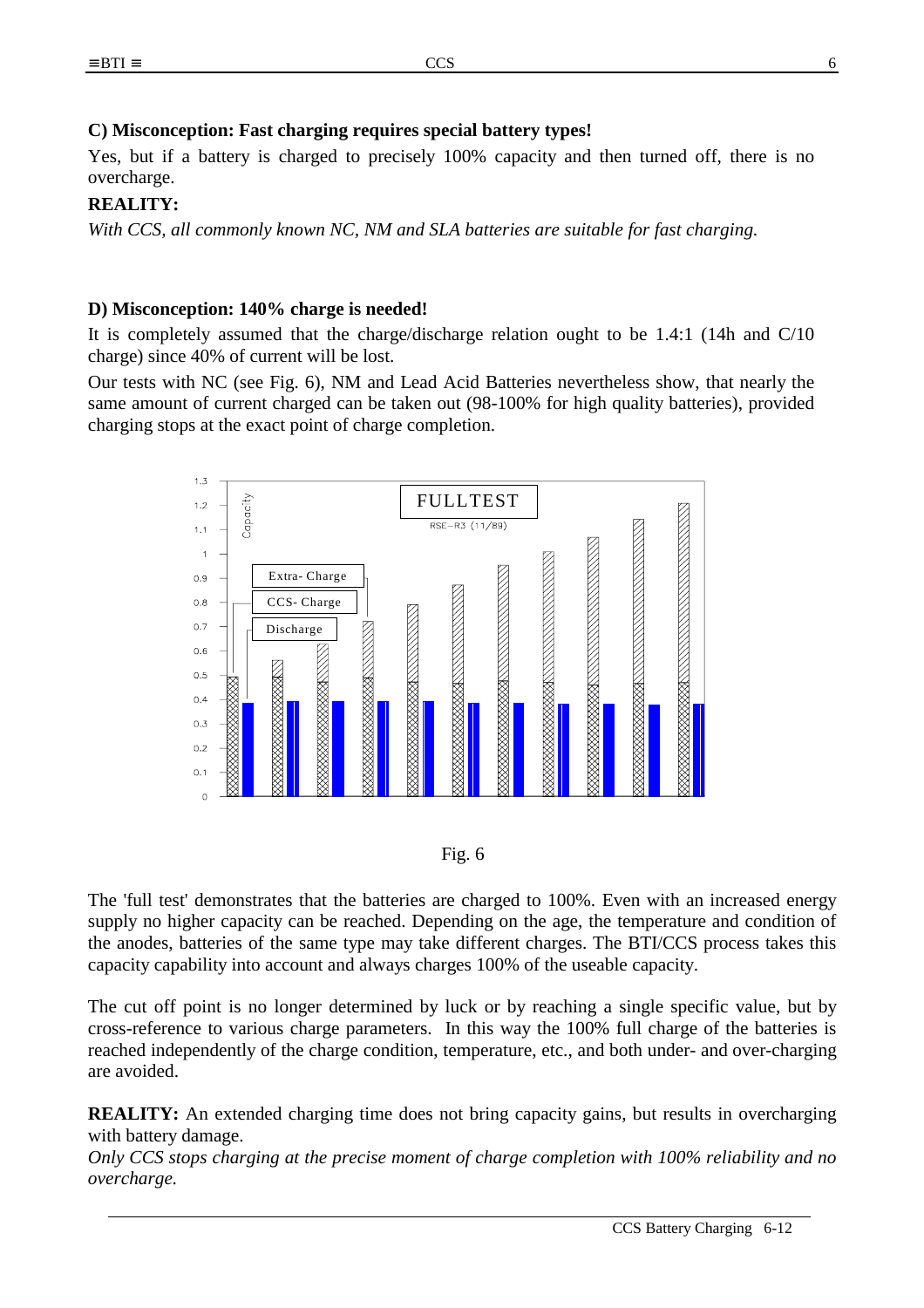#### **E) Misconception: Pulse charging averts memory effect and increases battery life!**

Some claim, that charging with high amplitude and a short duration current, as with pulse charging, averts the memory effect and increases the battery life span. In reality the waveform of the charge current has much less effect on the battery charging than the overcharge has. The power loss is  $I^2$  x R. Accordingly a pulse/stop relation 1:3 is resulting in a nine times higher power loss.

#### **REALITY:** High current pulses are causing battery damage.

*Only CCS does not overcharge and thus prevents memory effect and extends the life of a battery.* 

#### **F) Misconception: Reflex Charging!**

It is said, that reflex charging (=neg. discharge pulses while charging) prevents gassing, overcharging, dendrite creation, memory effect and increases battery life.

#### **REALITY:**

Physical and electrochemical fundamentals speak against this.



- a) Gassing occurs when a battery is already overcharged, yet the negative current pulses occur during the entire charging process.
- b) Gas bubbles have a much higher impedance than the electrolyte and therefore can not be reduced by high negative pulses.

*Avoided with CCS.*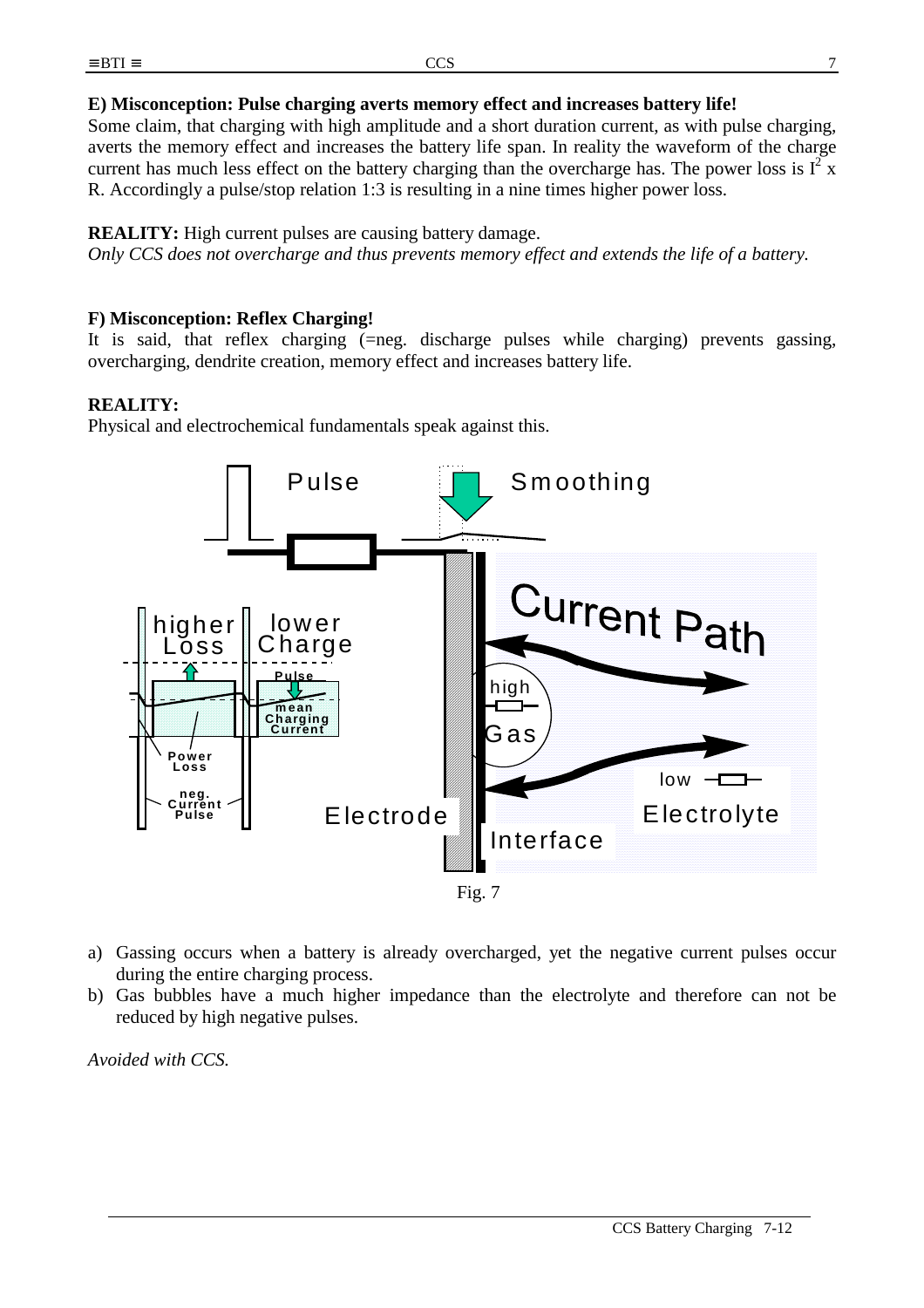#### **G) Misconception: Discharging of batteries prevents the memory effect!**

Regular charging technologies can not determine the precise moment of charge completion and therefore overcharge with each charge cycle. The fuller the battery was before charging, the greater will be overcharge (see Fig. 8). Accordingly a lesser discharged battery will experience greater damage. This recognition was erroneously named memory effect, but it has nothing do to with the discharge memory of a battery. It is caused by over charging, which formats the electrode incorrectly. The finding is also confirmed by the fact that the memory effect shows up in batteries that were never discharged before.

# MEMORY NC, NMH, Pb, Lilon, NiFe



Fig. 8

**REALITY:** The memory effect is the memorization of overcharging, and discharging will not prevent the memory effect.

*With CCS there is no memory effect.* 

#### **H) Misconception: Only NC batteries are effected by the memory effect!**

This erroneous assumption, besides heavy metal, was deemed to be the greatest disadvantage of NC's, and a good reason to push the more expensive development of NM and LiIon. The misconception probably strengthen since NC's were in widest use and a continued overcharging showcased the memory effect for NC's. Now, with the wider use of NM and LiIon and Lead Acid batteries, the memory effect is surfacing there as well. It highlights the importance of a charging system that prevents all overcharging and is not limited to a specific battery chemistry.

**REALITY:** Lead Acid, NM, and LiIon are also effected by a memory effect. *Only CCS works for all battery chemistries and prevents memory effect.*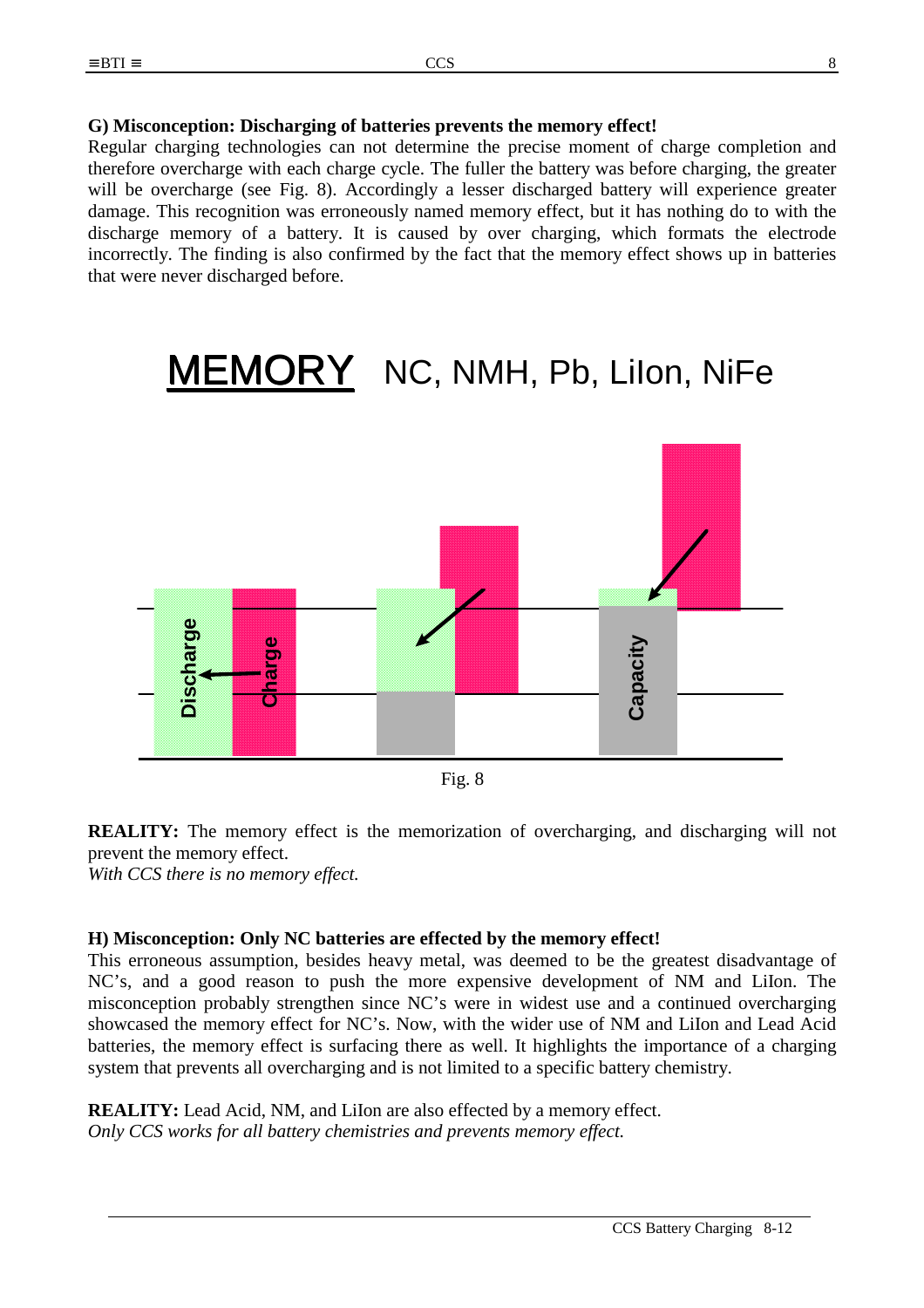#### **I) Misconception: Existing Battery Management Systems do not harm the battery life!**

Battery management systems based on capacity balance, measuring of charge and discharge current with balancing the 100-140% CH/DISCH can neither prevent the overcharging nor the complete discharge, since it is not known when the battery is really full. Leak currents and self discharge also influence the calculation, yet they are indefinable due to temperature influences. So are the charge

parameters. It is clear, that capacity balance does not recognize when a battery is full. As a result overcharging and shortening of battery life occurs (see Fig. 9).

Timing or temperature guided systems lead to strong overcharging of the batteries as well. Even though, they want you to believe differently, -dV (Delta Peak) can not prevent overcharging either. The charge termination "Deflection Point" occurs too early and before the battery is full.

Voltage directed charging systems are too much influenced by other conditions (type, electrolyte, temperature current, etc.) and therefore unreliable.



Furthermore: All present charge termination methods require constant current for NC cells or constant voltage for Lead Acid., Alkali-Mangan (RAM) and LiIon. A designer of portables therefore must commit for a specific charging system and a specific battery chemistry.

#### **REALITY:** *Only CCS works for all chemistries.*



*Compared with the present technical state of battery charging, CCS not only overcomes many misconceptions and most prevalent problems of battery charging, but it is at the forefront of a new era in battery charging.* 

CCS is not merely conjecture but unquestionable confirmed by: Evaluation boards available to design engineers, test reports by engineers and reputed companies, commercial applications already in use.

#### **REALITY:**

*CCS is worldwide unique and can not be reached by any other charging technology at this time.*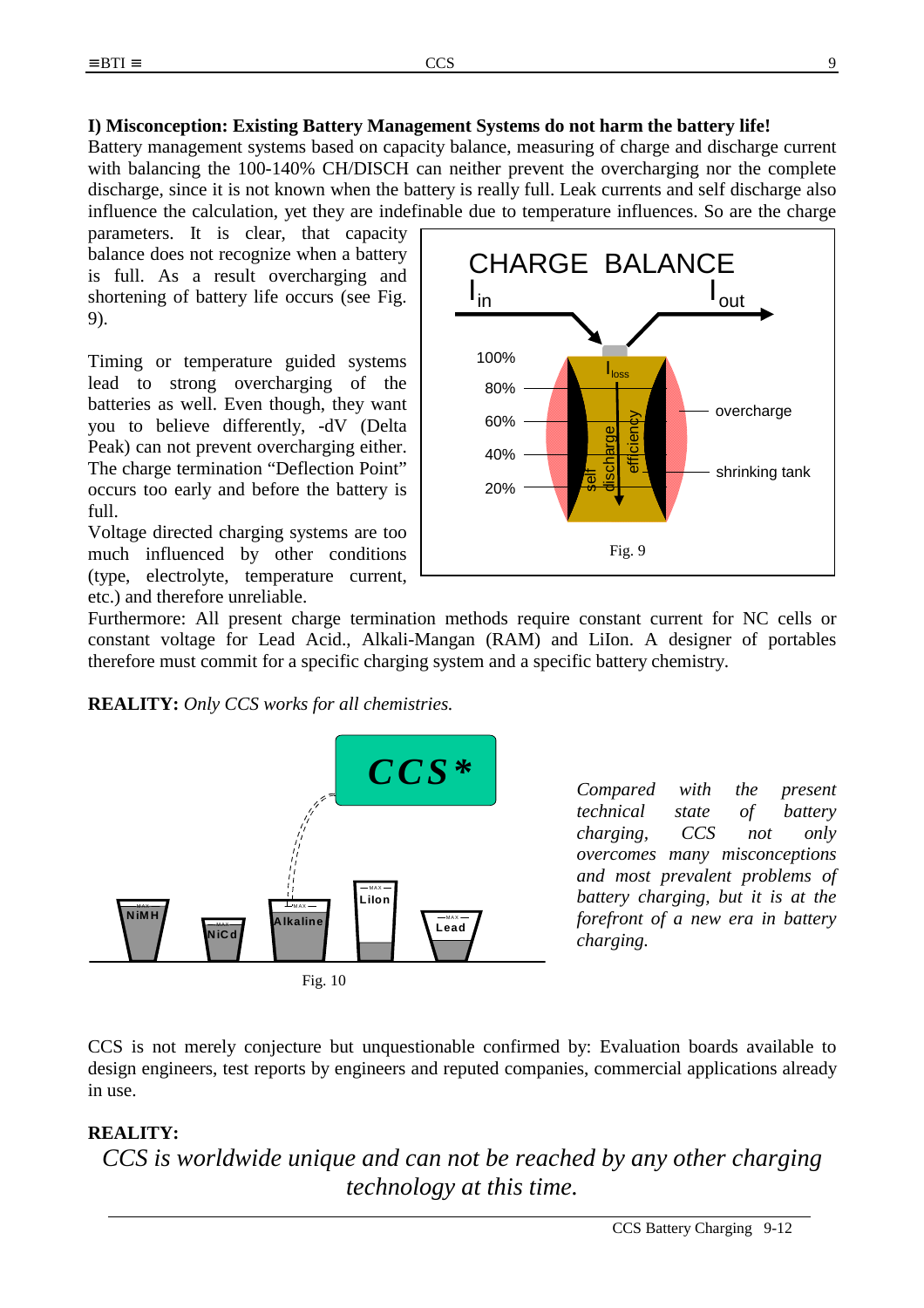#### **3. Cost & Energy Impact:**

• For NC batteries, per example, manufacturers are quoting 500 to 1,000 charge cycles. In real life most of these batteries have just a life of 100 cycles and often fail in much shorter time. As CCS is proving, much of it is the inadequate charging process, that cuts a battery life short. *With CCS a battery life of 5000 charge cycles can be reached.* 



Fig. 11

In a five-month cycle-test, two commercially available NiCd batteries (500mAh) were charged 5000 times with the BTI charge unit at 2CA (1,06A) and 2,5CA (1,25A) respectively, and discharged for 10 minutes at 2CA(1A). At the end of the test the batteries supplied over 80% of their original capacity (see Fig. 11).

• Battery waste and the pollution of the environment with heavy metals is a serious problem. Investigations have shown, that with CCS more than 80% of the wasted batteries were to regenerate their rated capacity. By these features battery waste is dramatically reduced.

#### *The increase in battery life span is of enormous benefit to consumer and industry, but is equally beneficial for the environment and ecology.*

- CCS also reduces the charging time to about 20 minutes (NC) for further energy savings. Most manufacturers specify a charging duration of about 14 hours or more for NC's and a charge current of around 0.1CA. It must be realized that the energy supplied to an already fully charged battery will not be charged but will irreversibly damage the battery by the cracking of pressure of the electrolyte (gassing) and by the increase and temperature. With higher currents these effects increase exponentially.
- CCS also requires no discharge cycle, and batteries can be charged from any state of battery charge. This is especially advantageous for military and emergency units, as well as for battery management of electric cars.
- A CCS Charge Controller detects the moment of the 100%full state with the highest known precision under all known circumstances. Therefore no additional sensors with contacts and leads are needed (e.g. NTC/PTC-temperature protection or measurement). Even shorted or wrong cells will switch off fail-safe and do not need further protection.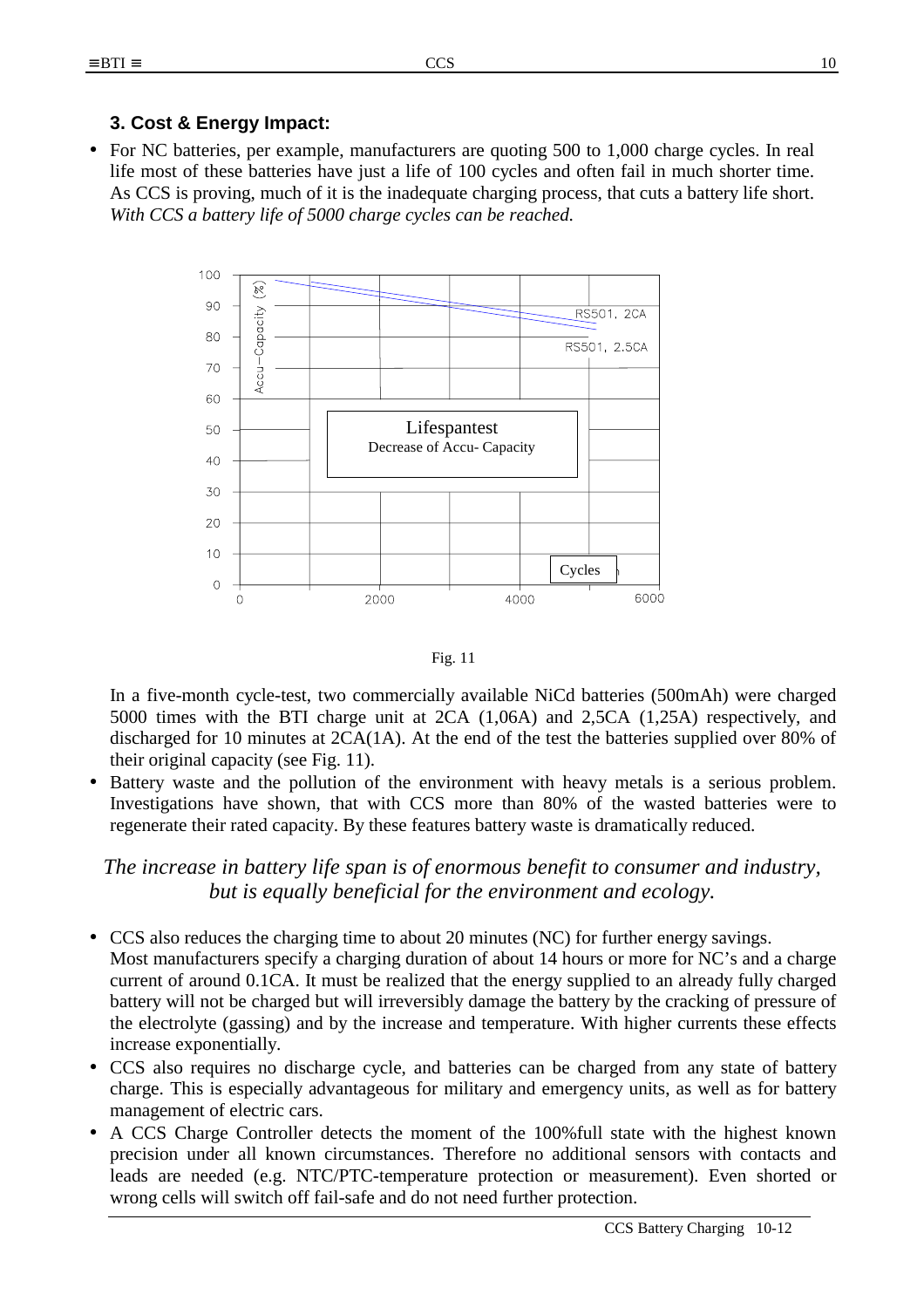# **4. The next step for battery charging**

CCS is patented worldwide, and has been nominated and won an award for technical innovations in Europe.

There are numerous commercial applications successfully in use (see Fig. 12).





# *CCS Products:*

- ∗ CCS Charge Controllers
- ∗ CCS Charge Modules
- ∗ CCS Evaluation Boards
- ∗ Customer Specific Design

*The CCS Technology is also of special value to the Medical field, for Governments and Emergency groups, where reliability and safety is of the greatest importance.* 

Over the past 7 years, there have been app. 5000 charging stations converted to CCS (Broadcast Stations, Fire Departments, Rescue Units, Police Department, OMV, and others). These units are on active duty without interruptions and CCS test highly successful. Battery defects, insufficient charge levels and especially premature battery failures are no longer an issue.

Other utilization's are for: Military, Radio, Portable Phones, Toys, Security Systems, UPS, Vehicles, etc..